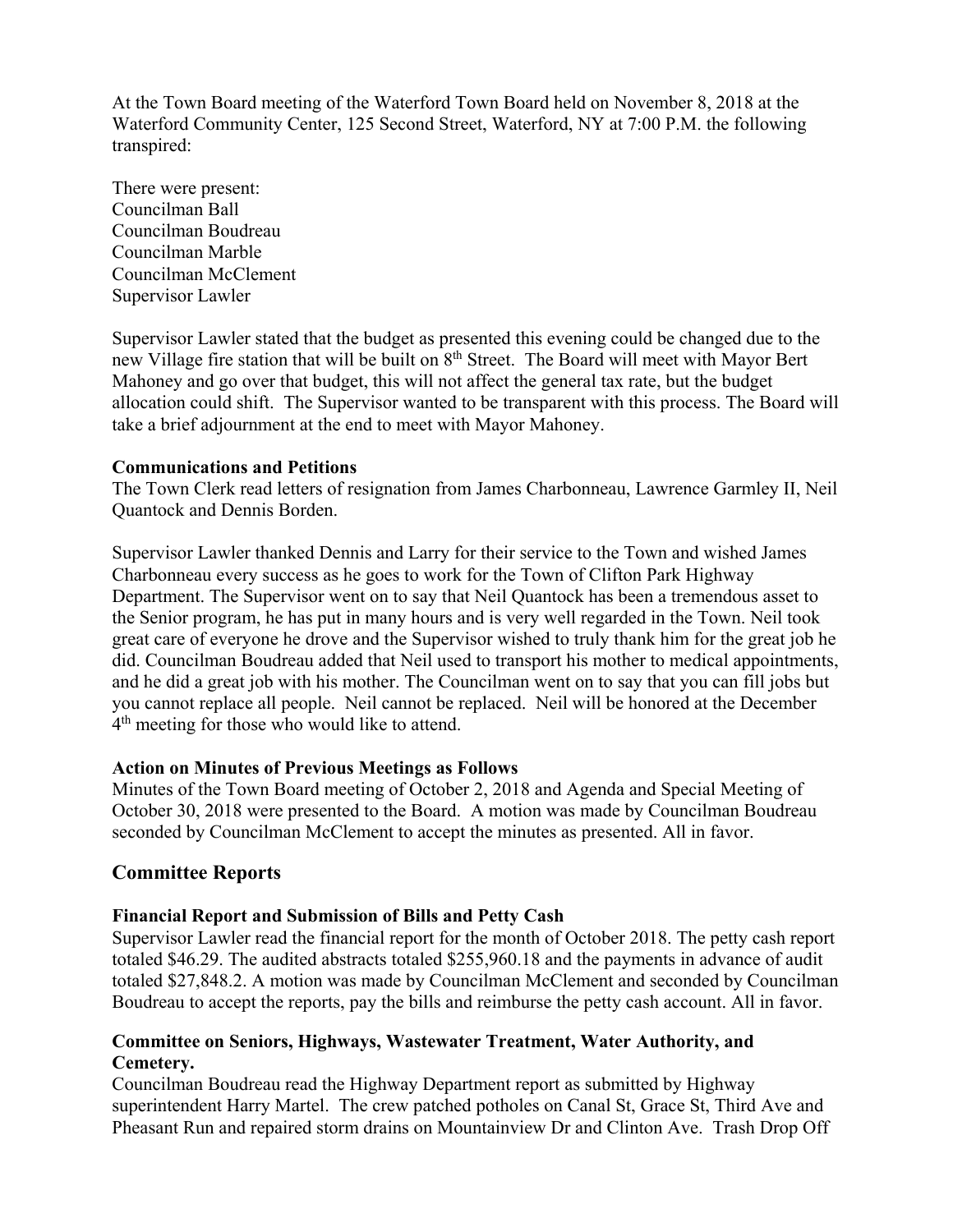is closed for the season. At the Electronic Recycling Day, the Town took in 1,764 lbs. of tv's and computer items and at the Household Hazardous Waste Day over 1,000 gallons of hazardous material was accepted. If you need a new garbage can or recycling can please contact the Town Clerk's Office at 518-235-8282. The leaf vacuum is in service, this is labor intensive process and can take weeks to go around the town once. Weather will hamper collection efforts. Leaves should be piled on the lawn, not in the road. To make leaf collection easier please consider using leaf bags, which are picked up weekly. If you have a problem with a street light malfunctioning please contact the highway department with the house number, street address, pole number and detailed description of the problem. Councilman Boudreau went on to read the Senior report as submitted by Director Mike Mahoney. The Waterford Halfmoon High School will hold the annual appreciation day Thanksgiving dinner and concert for Seniors on Friday November  $16<sup>th</sup>$ . Any Senior interested please call the center at 518-235-8500 or Julie Caulkins at the school 518- 235-0800 x3309. The Texas Hold Em group held a luncheon on October  $25<sup>th</sup>$ . On Tues Nov  $20<sup>th</sup>$ the Saratoga County Public Health Services will be holding a health clinic at the center from 11- 12. The Senior Christmas Party will be held at the center on Sun Dec 2<sup>nd</sup> at 12 noon. \$25.00m per member and \$30 for guest. If you would like to participate in the grab bag bring a wrapped gift value of \$10. Call the center for more information. The Senior Meals Program served 29 meals at the center in October and delivered 460 meals to homes. Volunteers are needed, pleaser call the meal program at the center for more information. Drivers are also needed, call 518-363- 4020 for those interested. The center is open Monday through Friday for cards, bingo and chair yoga. There will be a water painting class on Nov  $9<sup>th</sup>$ , there are limited openings so call the center to sign up. The Councilman then read the Senior Van report as submitted by Neil Quantock; there were 125.75 hours worked for a total of 1915 miles driven with 94 persons transported. The Wastewater Department removed sludge, answered 3 alarm calls, performed normal maintenance, shut down and winterized the boat pump system for the visitor center, continued maintenance of outside grounds, equipment, pump station and winterized vehicles. This was submitted by Plant Operator Craig Falcone. Councilman Boudreau continued with the Water Commissioners Report. The Waterworks delivered 26,730,000 gallons of water. The waterworks staff completed 46 service calls and 27 dig safely locations. In addition, the staff installed new AMR water meters, maintained equipment and completed weekly safety meetings, water testing and meter reading. Historian Russ VanderVoort is doing a presentation for the museum in January on Maria Rynders. Paul Perrault will do a WWI veteran presentation which will include pre-Waterford WWI vets. The Historian is also researching a funeral in Waterford that happened in 1918. Russ can be reached at russvandervoort@gmail.com.

#### **Committee on Public Safety, Emergency Services**

Councilman Dave Ball read the Police Report for October: there were 16 UTT, 6 arrests, 1 arrest by the Animal Control Officer and 256 calls for service. Councilman Ball spoke of the October 31<sup>st</sup> incident most saw on the news where three children and an adult were struck and killed when a driver passed a stopped school bus. This was a needless accident. The new portable radar has been deployed for the first time this week at 6th Street by St Mary's School. This is a busy area in the morning. People need to slow down as they come down the hill. There is also a police car here to monitor the pickup and discharge of students as well as a uniformed guard daily. Please use extra caution when traveling in this area. The Police Department will be meeting with parents next week to discuss efforts to keep the children safe. The Principle thanked the efforts of the Town and the Police Dept. The Waterford Rescue Squad has answered 675 calls YTD, with the colder weather approaching please be mindful of frostbite. The Fire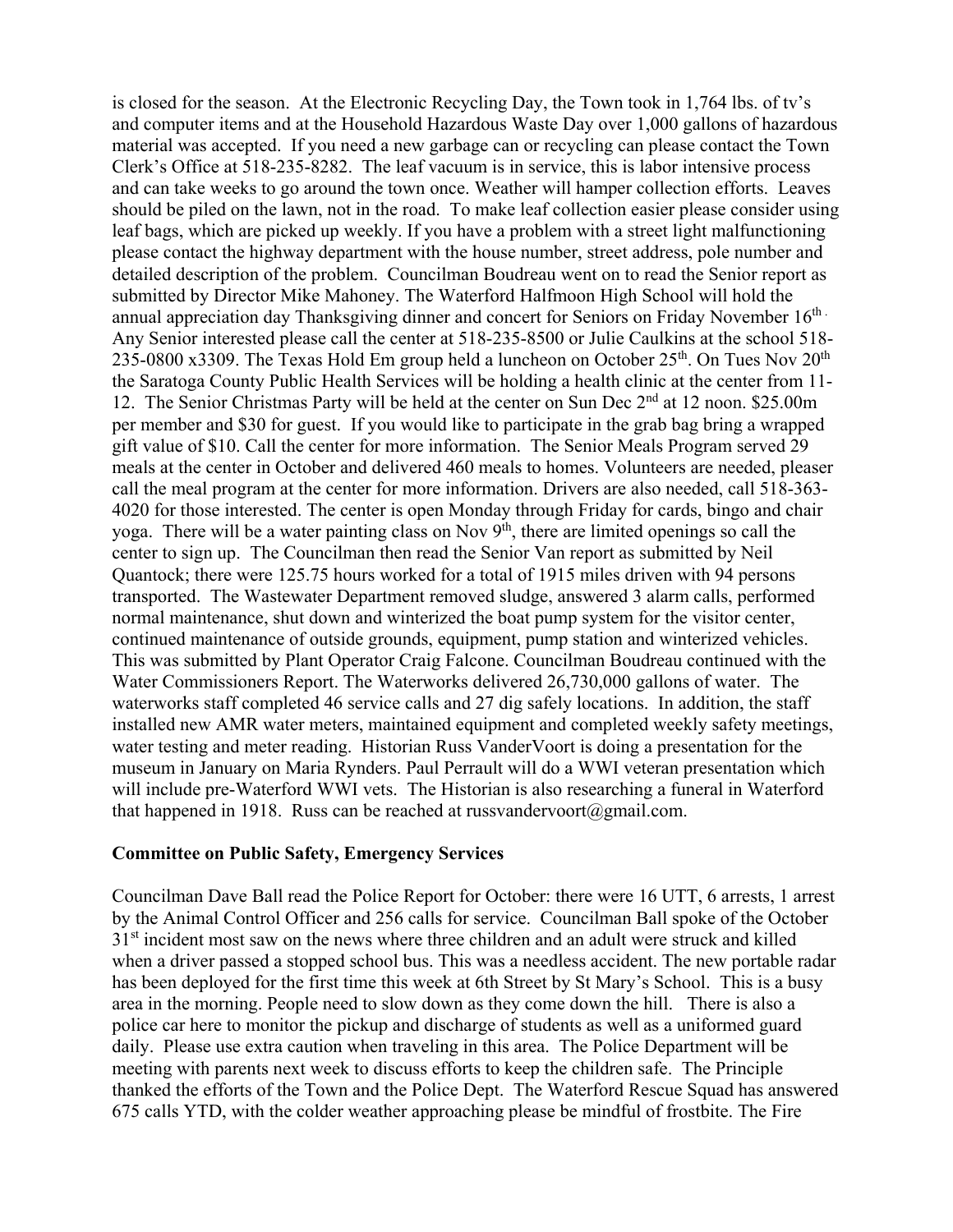Departments are always looking for volunteers, there are 5 stations in Waterford, consider volunteering.

### **Committee on Veterans, Grants and Funding, Buildings, and Special Projects**

Councilman McClement read the Waterford Harbor Report for October as submitted by Chris Callaghan. The Waterford Harbor and the Hurst Visitor Center closed for the season on October 17<sup>th</sup>. This year we welcomed 721 different boats, 67 camping parties, and 185 parties of registered day visitors. Those 721 boats made a total of 834 visits and the number of day visitors is probably twice those who registered. Quantifying how this compares to prior years will be a winter project but the sense of all of our volunteers is that traffic was up for 2018. Our visitors came from 41 states, 6 Canadian provinces, and 16 foreign countries, from every continent except Antarctica. We're shooting to pick up Antarctica next year.

The 109 boaters who completed our survey reported spending \$23,629 while here. Assuming that's a representative sample, our boating visitors put a total of \$180,800 into the local economy. Money spent by campers and day visitors probably would push that over \$200,000. These visitors were welcomed by one or more of our 29 talented and dedicated volunteers. Our survey returns are replete with comments on how helpful and friendly our volunteers are and how much they contributed to the boater's pleasurable Waterford experience. During 2018, our volunteers were helpful and friendly for 2,178 hours.

Our closing comment for this year is from Boatel, out of Toronto: "Thank you for making the Waterford Welcome Center dock available to us. We love this area and are glad to be able to spend some time here. Thank you to the wonderful volunteers that are always available to help it is one of the biggest draws of stopping at this location. You should charge more. "Councilman McClement went on to say that the  $7<sup>th</sup>$  Annual Revolutionary Run for Veterans was a huge success. They raised approximately \$11,000 for the Saratoga County Veterans Trust Fund. Special thanks to all from Waterford who came out to support a great event. The largest sponsor Momentive had almost 100 runners registered. Thank you to Waterford Clock, Town Clerk Mary Shannon Carrigan and Deputy Clerk Christina McClement and all the Waterford runners. Councilman McClement stated that the Veterans Advisory Committee will meet again this month to finalize details of the Veterans Banner Project. The project is moving along nicely and dependent on approvals from National Grid they expect to present at next months meeting. The Waterford VFW Post 5800 is holding their annual chicken and biscuits dinner on Veterans Day, November  $11<sup>th</sup>$  from 4-7pm, get your tickets early but walk ins are welcome. Contact Andy Walters at 518-603-2297 for tickets. Support your Veterans. Councilman McClement said this Veterans Day November  $11<sup>th</sup>$  marks the  $100<sup>th</sup>$  Anniversary of the end of fighting in WWI. The Armistice of Compiegne was signed early that morning declaring an official end to all hostilities on "the eleventh hour of the eleventh day of the eleventh month". Today we remember these Waterford men that lost their lives in "The Great War."; Charles Brady, John W Briggs, Clarence G Coons, Frank (George F) Curtin, Vincent Lanahan, William J Rocheleau, Ralph Spinks, and Antonio Vannini. Councilman McClement read the poem "In Flanders Fields".

## **Committee on Youth, Playgrounds, Pool, Festivals, Liaison to Village, Museum, Library and WHCS**

Councilman Marble stated that the annual Christmas Parade will be on Saturday November 24<sup>th</sup> at 6 pm. The tree lighting will take place immediately following the parade. Hot chocolate will be served by the tree. Lineup will start at 5-5:15 at the 8<sup>th</sup> St park for large vehicles and Brendese parking lot and 7th St. Anyone interested in participating please contact the Park and Rec Director at 527-1740. The more the merrier.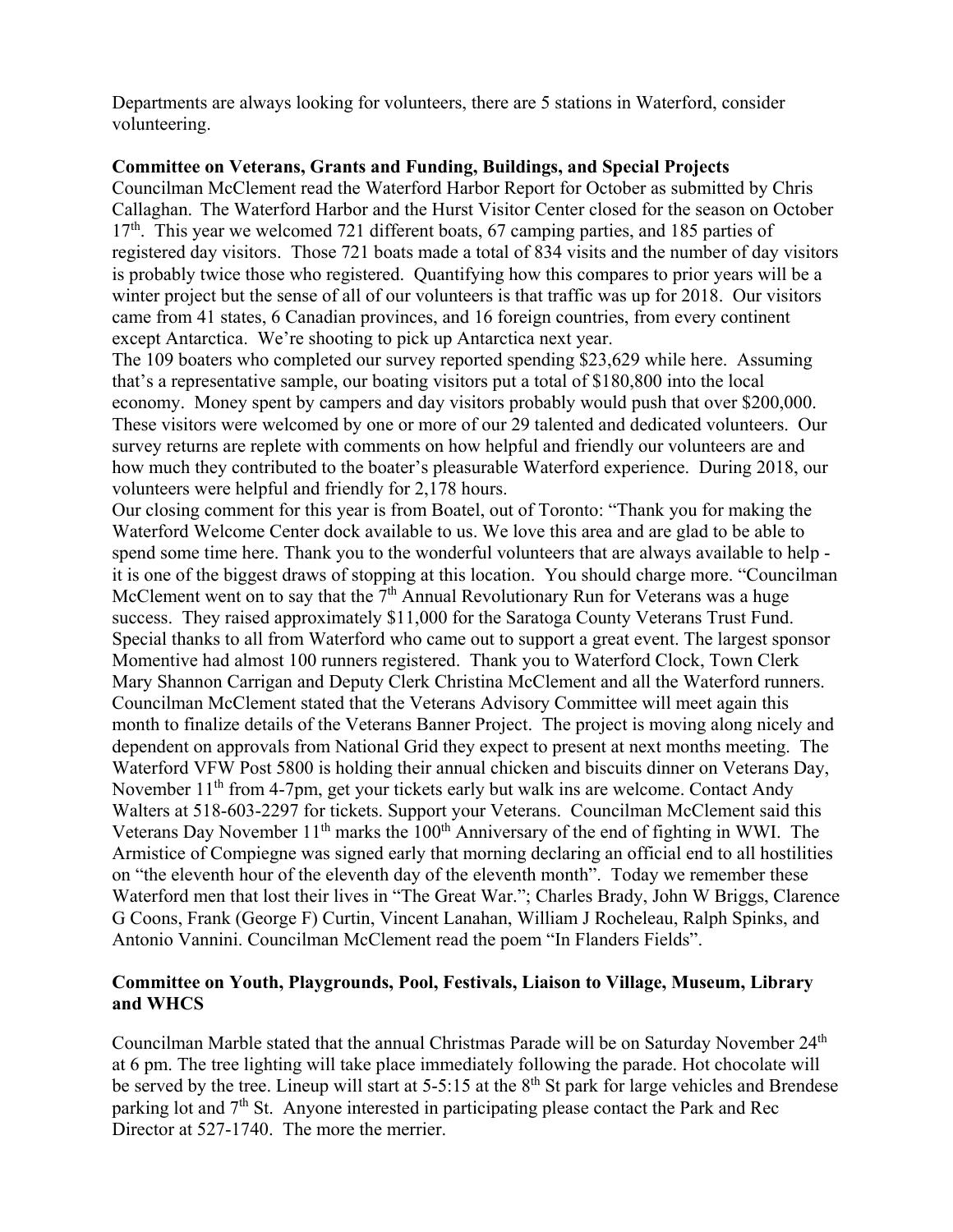Museum:

The museum would like to thank Jon Matson for making the parking lot signs now up at the museum for the side parking lot that clearly mark this area for visitors.

There is a new change in the board of directors. Mike Dack is no longer on the board and they would like to make it known that his many contributions of time and effort as the Vice President and Chair of the museum's Special Events Committee have been greatly appreciated. Kevin Millington is now the museum's Vice President and acting chair to the Building and Grounds Committee and Homestead Programs Committee. The museum is very much in need of additional board members and committee members. There are currently multiple open seats that need to be filled. If anyone is interested please contact the museum at 518-238-0809.

Tomorrow night there is a lecture on paranormal investigations. \$5 per person. Presented by the Empire State Paranormal Society at the museum.

November 13th a lecture on Oakwood Cemetery at Van Schaick Country Club in Cohoes 7 pm. \$5 members \$6 nonmembers.

They will be decorating the museum for the holidays on November 30 th at 1 pm. Anyone interested is welcome to come.

Dashin and Dancin at the Cohoes Music Hall is on Dec  $1<sup>st</sup>$  7-10 pm. \$25 a ticket, doors open at 6. Music by the refrigerators.

Dec 7<sup>th</sup> 7-9 pm Wine and Cheese. \$10 donation get you a souvenir wine glass. NYS wines and light foods.

LIBRARY

The library will be open modified hours for Veteran 's weekend. Sunday 12-4 and Monday 9-5. There will be a food for fines program from November 12-Dec 16<sup>th</sup>. Patrons can exchange food items for fines up to a \$1 per item. Certain high demand items can be defined by the local food pantries will earn extra fine credits. Items must be in good condition and have current best buy dates. No dented cans. Closed Thanksgiving Day and the day after. Reopening on the 24<sup>th</sup>.

# **Supervisor's Report**

Supervisor Lawler stated that there was a workshop meeting held on the Streetscape Projectwhich will improve the Saratoga Avenue entrance into Waterford from Clifton Street to Fulton Street. Improvements will include sidewalks, safer crosswalks, new street lighting, new trees and plantings. The Supervisor wants to thank Dave Woodin and Dominick Gabriel on behalf of the Town for getting this project going. They anticipate starting in the Spring. The Supervisor added that Resolution C, regarding the budget, will be tabled temporarily. There will be a brief adjournment in order for the Board to go over the Fire Protection District budget with Mayor Mahoney. Waterford is covered by three fire districts; Halfmoon-Waterford, Northside, and Waterford Fire. The Town contracts with the Village Fire Department for protection services. The Town has contributed to this fund for it to operate. With the new firehouse being built a conversation needs to be held- this does not affect fire protection at all.

# **GENERAL ORDERS**

# RESOLUTION# 119

WHEREAS, the Town Board of the Town of Waterford is proud to recognize the outstanding achievements of young people in the community; and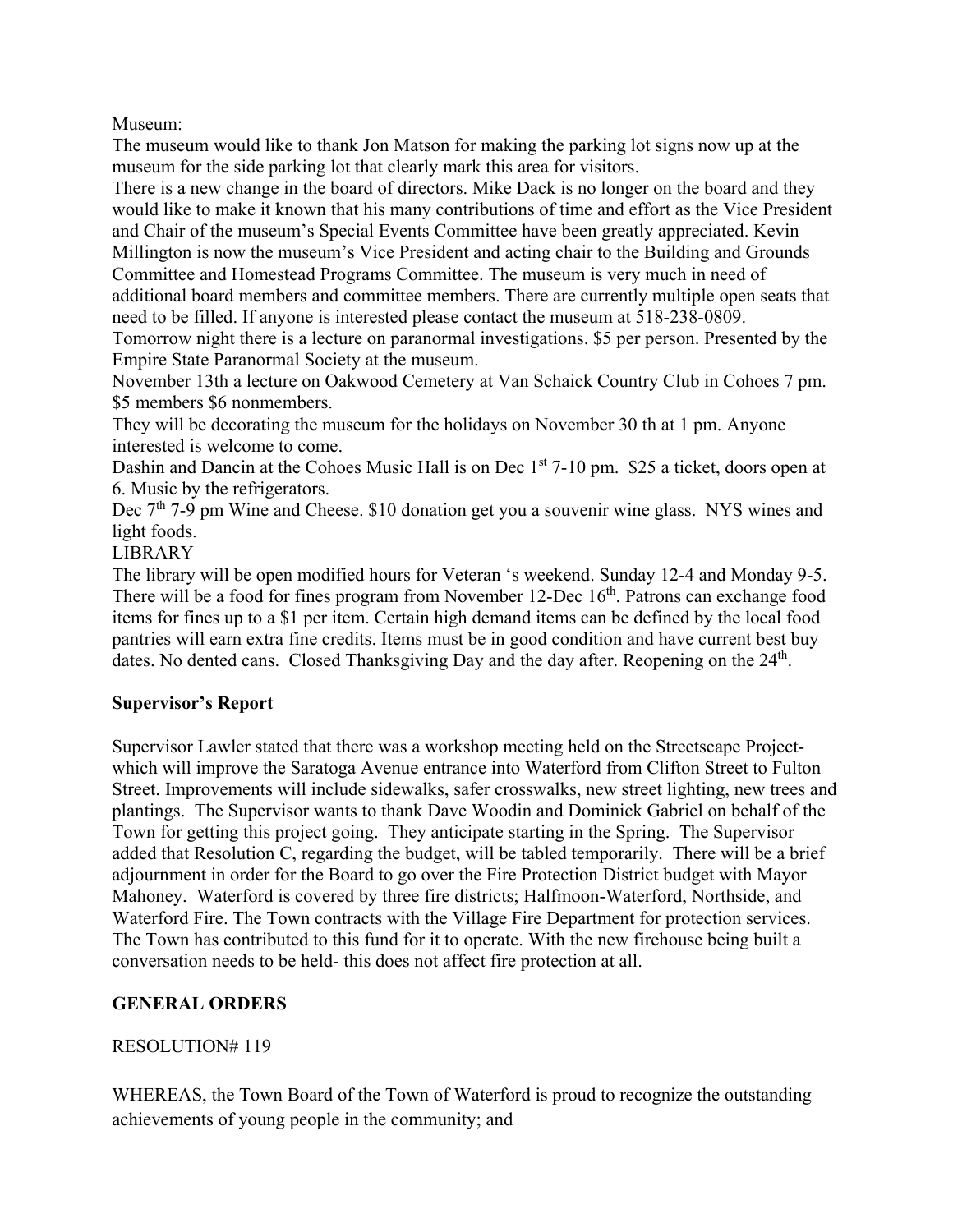WHEREAS, Nathaniel Joseph Hathaway has demonstrated strong leadership abilities and a devout commitment to his community; and

WHEREAS, Nathaniel Joseph Hathaway has completed the challenging and demanding requirements necessary to be awarded the rank of Eagle Scout, the highest honor given by the Boy Scouts of America;

NOW THEREFORE BE IT RESOLVED that the Town Board of the Town of Waterford hereby recognize and congratulate Nathaniel Joseph Hathaway upon his attainment of the rank of Eagle Scout.

Offered by Councilman Marble Seconded by Councilman Ball

Councilman Ball yes Councilman Boudreau yes Councilman Marble yes Councilman McClement yes Supervisor Lawler yes

## RESOLUTION# 120

WHEREAS, Chris Callaghan has continuously shown his commitment to the Waterford community; and

WHEREAS, Chris Callaghan had volunteered his time this past season to oversee the Waterford Harbor Visitor Center and canal events; and

WHEREAS Chris Callaghan ensured the Waterford Harbor Visitor Center operated at a level of service which boaters and visitors have come to expect and appreciate; and

WHEREAS, the summer events held at the Waterford Harbor Visitor Center were a success due to his commitment;

NOW THEREFORE BE IT RESOLVED, that the Town Board of the Town of Waterford hereby recognizes, honors and thanks Chris Callaghan for his dedication and selfless service to the Waterford Harbor Visitor Center and the Waterford community.

Offered by Supervisor Lawler Seconded by Councilman McClement

Councilman Ball yes Councilman Boudreau yes Councilman Marble yes Councilman McClement yes Supervisor Lawler yes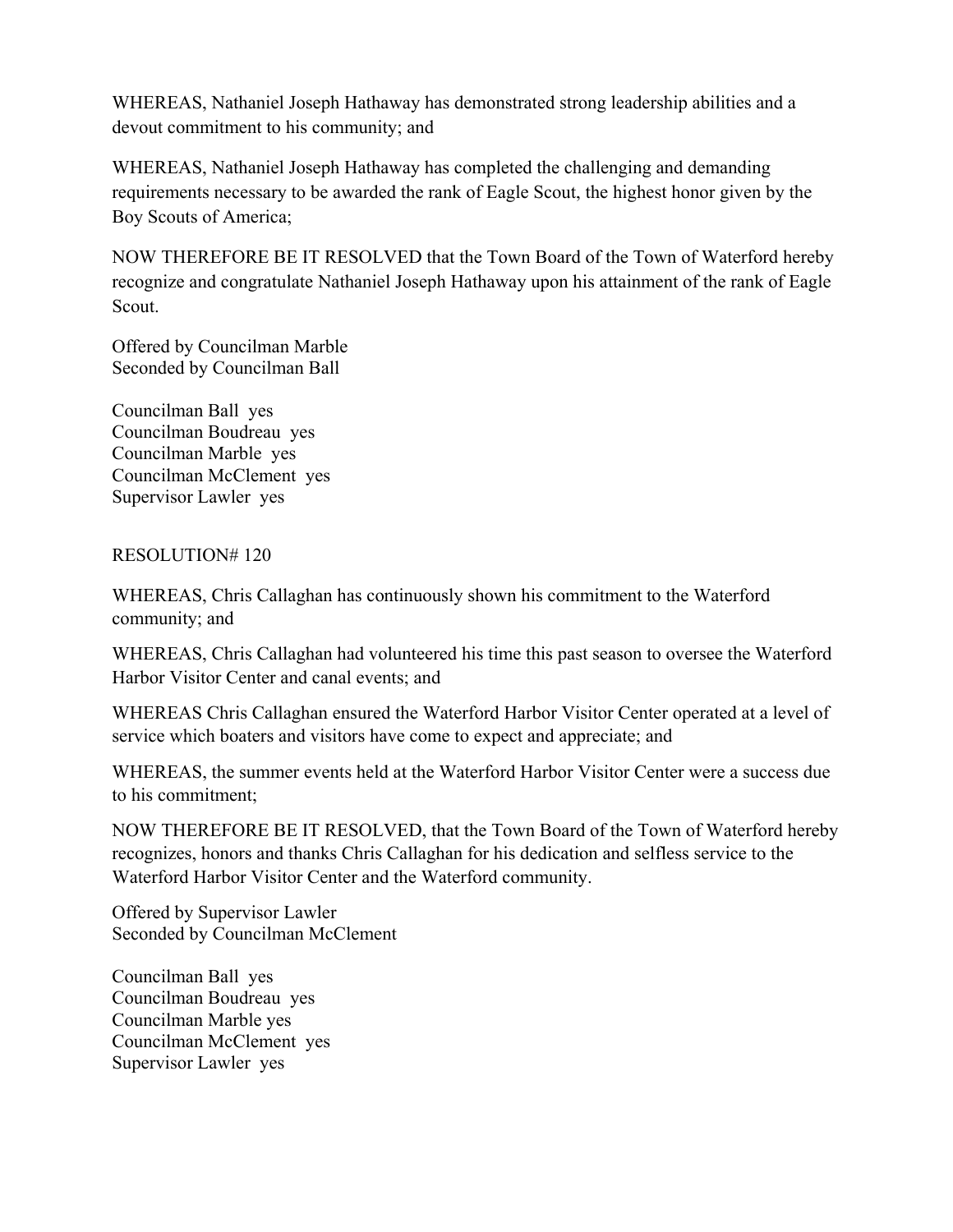## RESOLUTION# 121

RESOLVED, that the Planning Board and Zoning Board members be and they are hereby authorized to attend the 15<sup>th</sup> Annual Saratoga County Planning and Zoning Conference on Wednesday, February 6<sup>th,</sup> 2019 to be held at the Saratoga Springs City Center.

Offered by Councilman Ball Seconded by Councilman Boudreau

Councilman Ball yes Councilman Boudreau yes Councilman Marble yes Councilman McClement yes Supervisor Lawler yes

RESOLUTION# 122

**WHEREAS**, the Town Board of the Town of Waterford, by public notice duly published according to law, invited sealed proposals for a new garbage contract; and

**WHEREAS**, all such proposals received were considered publicly at Town Hall, on the time and place specified in said public notice; and

**WHEREAS**, said Town Board has determined that County Waste & Recycling Service, Inc. is the lowest responsible formal bidder for the work as detailed in the specifications.

**THEREFORE, NOW BE IT RESOLVED**, that the said bid response of County Waste & Recycling Service, Inc. be accepted;

**AND BE IT FURTHER RESOLVED**, that the Town Board Supervisor is authorized to enter into a contract with said County Waste & Recycling Service, Inc. for the necessary work as detailed in the specifications and for the price specified in said proposal and in accordance with the plans and specifications for said public work, said contract to be approved by the attorneys for the Town Board. Offered by Councilman Boudreau

Seconded by Councilman McClement

Councilman Ball yes Councilman Boudreau yes Councilman Marble yes Councilman McClement yes Supervisor Lawler yes

RESOLUTION #123

RESOLVED, that David Williams be and he is hereby hired as a full time Highway Laborer at a salary of \$ 15.26 per hour to be paid in weekly installments without the necessity of pre-audit by the Supervisor effective November 26, 2018 pending pre-employment requirements.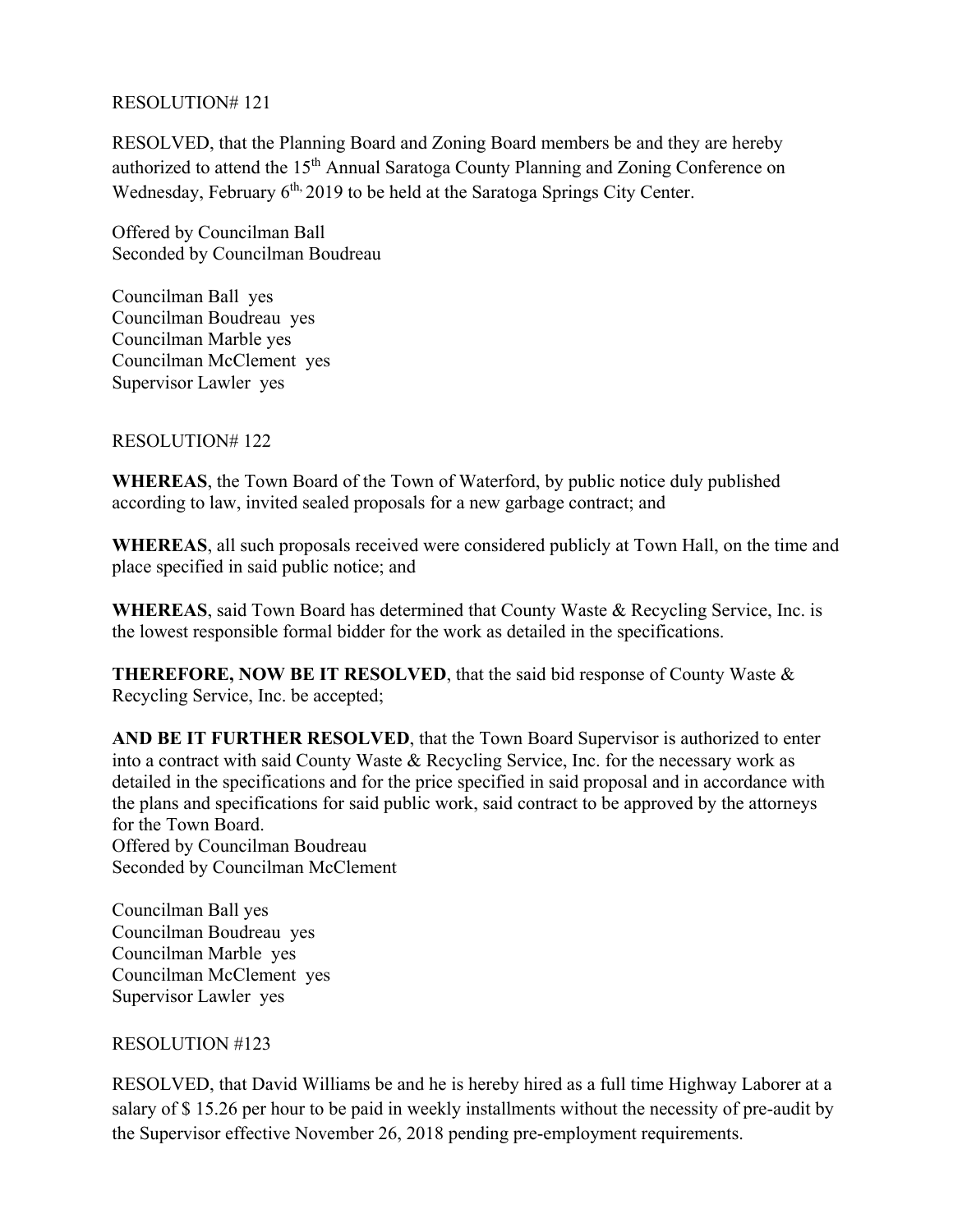Offered by Councilman Boudreau Seconded by Councilman Marble

Councilman Ball yes Councilman Boudreau yes Councilman Marble yes Councilman McClement yes Supervisor Lawler yes

## RESOLUTION# 124

RESOLVED, that Cameron Gardner be and he is hereby hired as a full time Highway Laborer at a salary of \$15.26 per hour to be paid in weekly installments without the necessity of pre-audit by the Supervisor effective November 26, 2018 pending pre-employment requirements.

Offered by Councilman Boudreau Seconded by Councilman McClement

Councilman Ball yes Councilman Boudreau yes Councilman Marble yes Councilman McClement yes Supervisor Lawler yes

### RESOLUTION# 125

RESOLVED, that Abigail Huls Ayotte be and she is hereby appointed as a member of the Board of Assessment Review for a term of five years ending 9/30/2023**.**

Offered by Councilman McClement Seconded by Councilman Ball

Councilman Ball yes Councilman Boudreau yes Councilman Marble yes Councilman McClement yes Supervisor Lawler yes

### RESOLUTION #126

**WHEREAS**, the Town Board of the Town of Waterford desires to sell certain real property owned by the Town, located at and near 33-35 Third Street, Waterford, New York 12188; and

**WHEREAS**, all the Town has received an offer to purchase the Property; and

**WHEREAS**, the Town Board desired to enter into contract for sale of Property with said prospective buyer.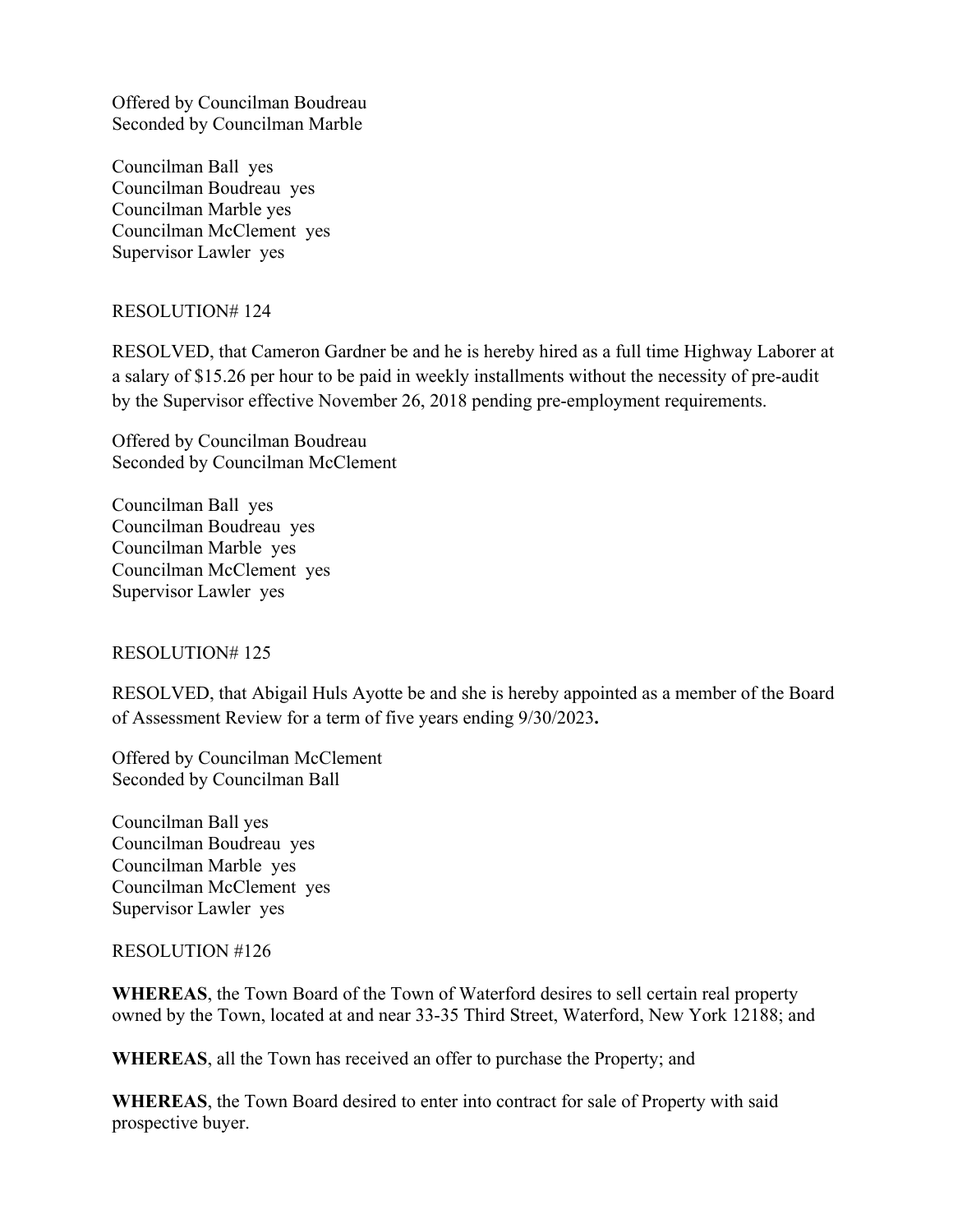**THEREFORE, NOW BE IT RESOLVED**, that the Town Board of the Town of Waterford hereby authorizes the Town Supervisor to accept the purchase bid of \$75,000.00 from Ekremo, Hamo & Esmir, Redzematovic for the sale of the property located at 33-35 Third Street, Waterford, New York 12188, and further authorizes the Supervisor to sign the Contract for Purchase and Sale.

Offered by Councilman Boudreau Seconded by Councilman McClement

Councilman Ball yes Councilman Boudreau yes Councilman Marble yes Councilman McClement yes Supervisor Lawler yes

RESOLUTION#127

RESOLVED, that the Town Board of the Town of Waterford hereby authorizes the payment of a bonus for 2018 to Debby Russell in the amount of \$3,000.00.

Offered by Supervisor Lawler Seconded by Councilman McClement

Councilman Ball yes Councilman Boudreau yes Councilman Marble yes Councilman McClement yes Supervisor Lawler yes

### RESOLUTION# 128

RESOLVED, that the Town Board of the Town of Waterford hereby designates additional holiday time cited below for 2018 as per Section 801 of the Town of Waterford Employee Handbook: Monday, December 24<sup>th</sup> – One-half day Monday, December  $31<sup>st</sup>$  – One-half day

Offered by Councilman Boudreau Seconded by Councilman McClement

Councilman Ball yes Councilman Boudreau yes Councilman Marble yes Councilman McClement yes Supervisor Lawler yes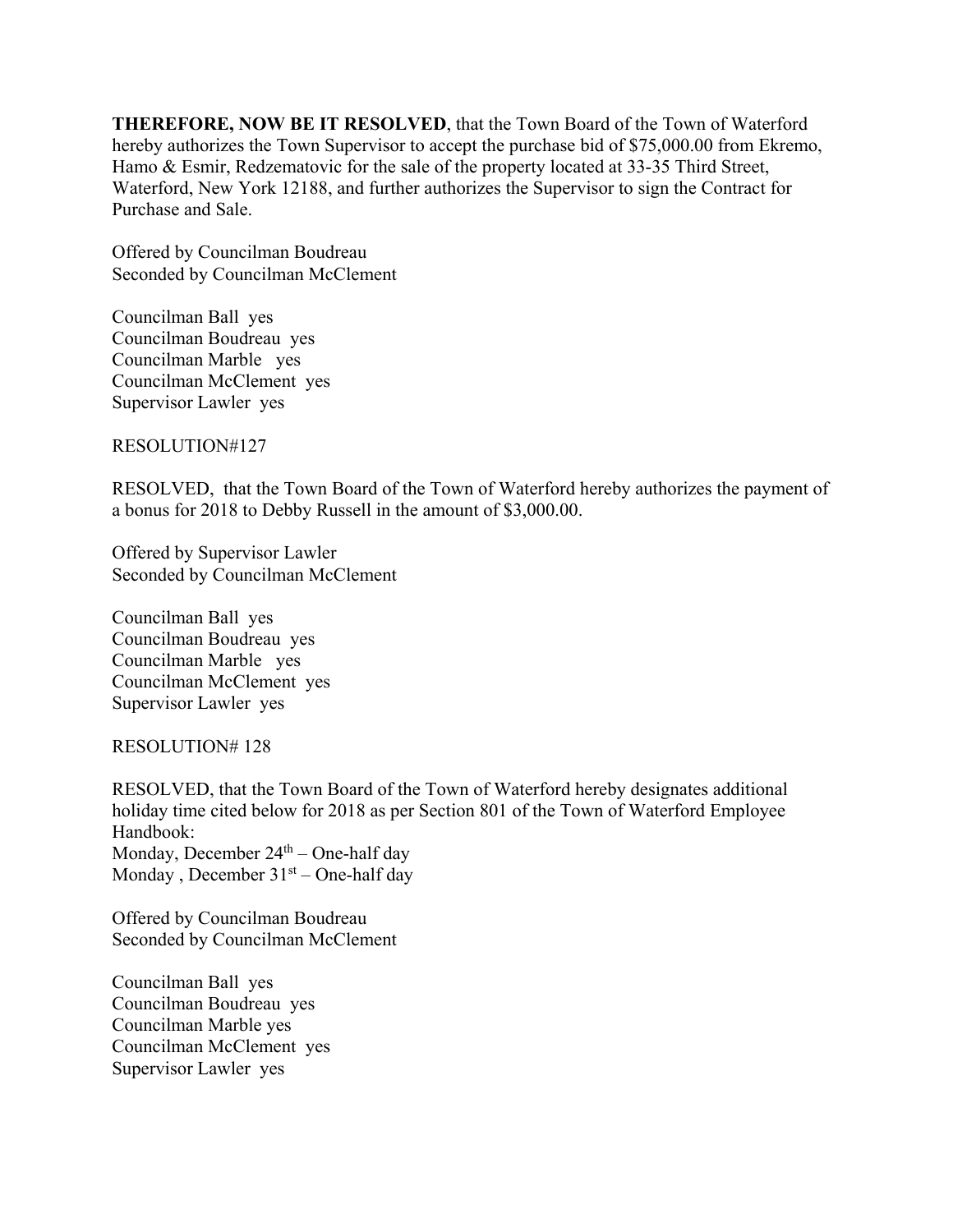### RESOLUTION# 129

RESOLVED, that all eligible employees be and they are hereby authorized to attend the Association of Towns Annual Training and meeting in New York City on February  $17<sup>th</sup>$ -20<sup>th</sup>, 2019 and they are hereby afforded a cash advance of \$300.00

Offered by Councilman Boudreau Seconded by Councilman Marble Councilman Ball yes Councilman Boudreau yes Councilman Marble yes Councilman McClement yes Supervisor Lawler yes

### RESOLUTION# 130

RESOLVED, that the Supervisor be and he is hereby authorized to sign an equipment rental and services agreement with Pan American Dragon Boat Association in the amount of \$11,120.

Offered by Councilman Marble Seconded by Councilman McClement

Councilman Ball yes Councilman Boudreau yes Councilman Marble yes Councilman McClement yes Supervisor Lawler yes

### RESOLUTION# 131

RESOLVED, that Paul McInerny be and he is hereby appointed as Board Member to the Capital Resource Corporation.

Offered by Councilman Ball Seconded by Councilman Marble

Councilman Ball yes Councilman Boudreau yes Councilman Marble yes Councilman McClement yes Supervisor Lawler yes

### RESOLUTION# 132

RESOLVED, that the Town Board hereby accepts the following bids for equipment sold at Auctions International: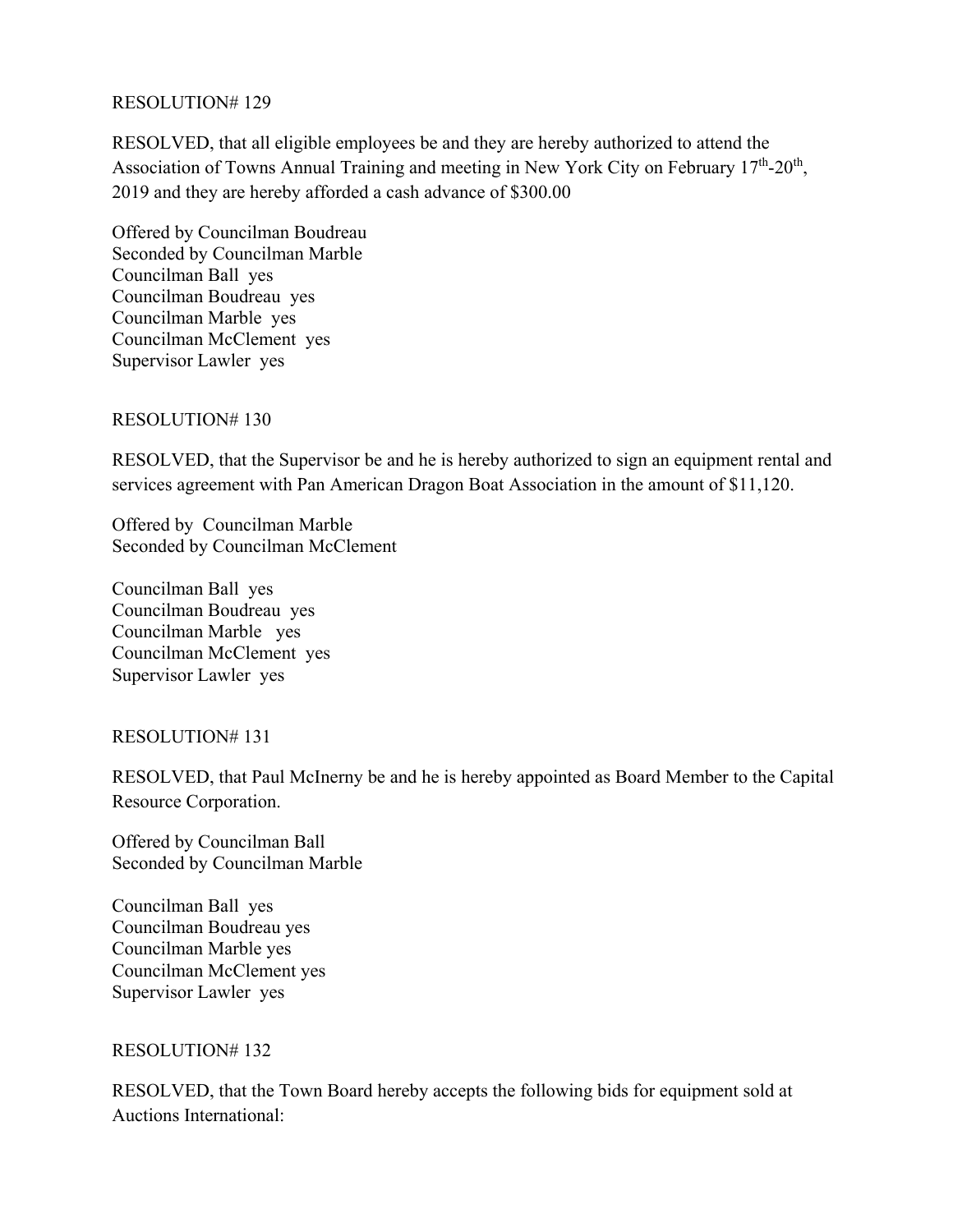1996 Ford E450 Bus for \$1,025.00

1997 Ford F450 Utility Truck with bucket for \$3,100.00

1966 Army trailer for \$410.00

Offered by Councilman Boudreau Seconded by Councilman Marble

Councilman Ball yes Councilman Boudreau yes Councilman Marble yes Councilman McClement yes Supervisor Lawler yes

#### RESOLUTION# 133

**WHEREAS**, pursuant to Town Law Section 200, the owners of real estate constituting a majority of the frontage fronting or abutting upon either side of the Industry Drive, Town of Waterford have petitioned the Town Board of the Town of Waterford to improve said street by paving of such roads and other necessary improvements; and

**WHEREAS**, the Town Engineer has prepared a report which calls for the improvements to be made to Industry Drive in the Town of Waterford; and

**WHEREAS**, the improvements contemplated and considered to the Industry Drive shall consist of repaving and other related improvements; and

**WHEREAS**, the maximum amount proposed to be spent for said improvements is approximately one hundred and fifty thousand dollars (\$150,000.00); and

**WHEREAS**, the area benefitted as stated in the petition consists of the following parcels identified by Tax Map Number as follows: all of those certain plots, pieces or parcels of land, situate, lying and being in the Town of Waterford, County of Saratoga, and State of New York, shown and designated as Lot No. 291.-2-78; Lot No. 291.-2-79; Lot No. 291.-2-80, Lot No. 291.- 2-81; Lot No. 291.-2-82; Lot No. 291.-2-83; Lot No. 291.-2-84; Lot No. 291.-2-85.1; Lot No. 291.- 2-85.2; and Lot No. 291.-2-86 on a certain map entitled Tax Map 291.00 dated April 02, 2018, and filed in the Saratoga County Clerk's Office.

**WHEREAS**, the expense of said improvements, pursuant to Town Law Section 202(2) shall be borne by local assessment upon the aforementioned lots and parcels of land especially benefitted by the improvements and the Town Board will establish a Road Improvement District to allocate the cost of said improvements among the benefitted properties; and

**IT IS ORDERED**, that a Public Hearing be held on the fourth  $(4<sup>th</sup>)$  day of December 2018 at 6:55 PM, at the Waterford Town Hall, 65 Broad Street, Waterford, New York 12188, on the Petition for Formation of Street Improvement District Pursuant to Town Law Section 200 in regard to Industry Drive Road Improvement District; and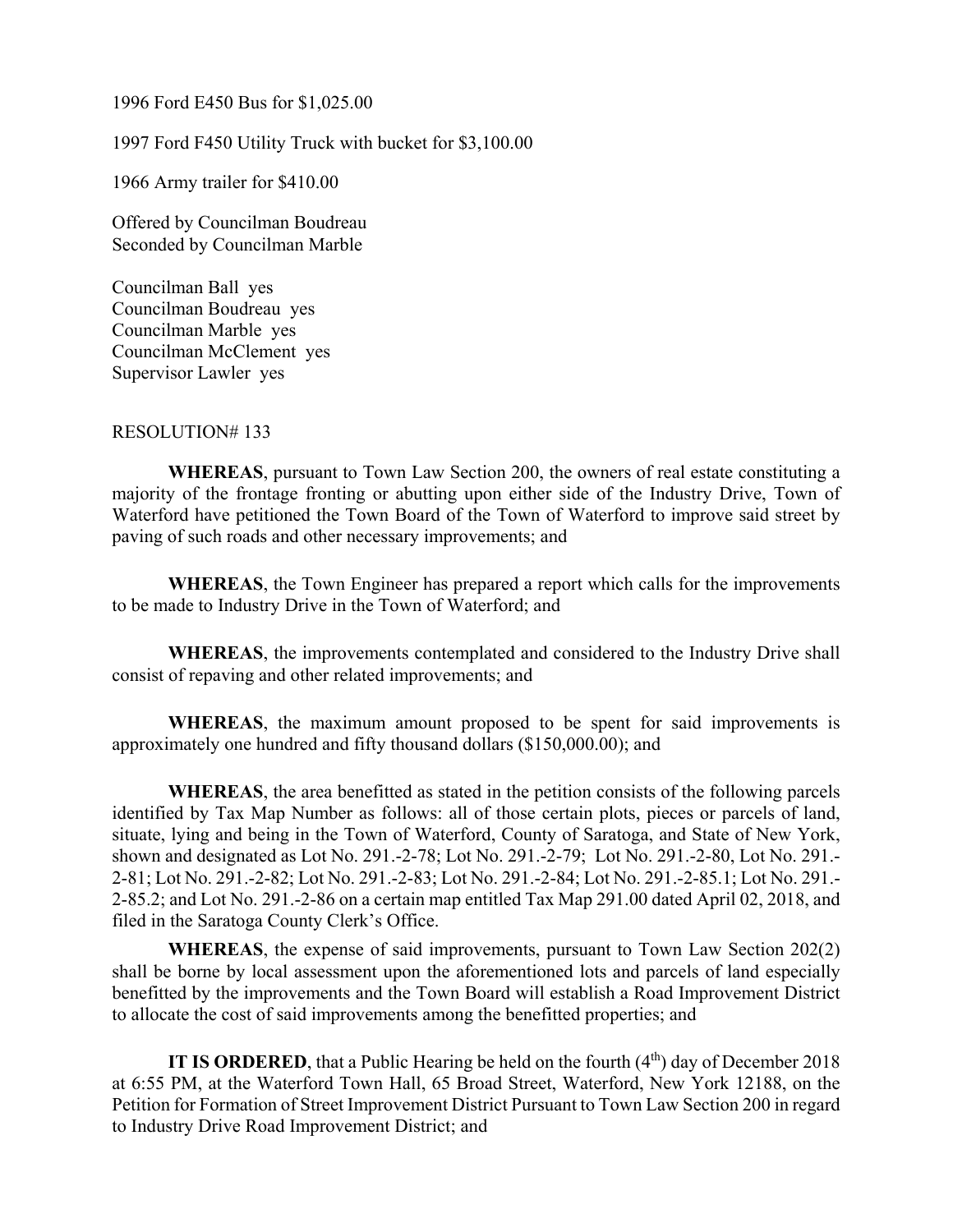**BE IT FURTHER ORDERED**, that the Town Clerk shall cause a certified copy of this order to be published at least once in the official newspapers of the Town, the first publication to be not less than 10 nor more than 20 days before the date of the aforementioned hearing, and shall cause a copy of this order to be posted on the sign board of the town maintained pursuant to Section 30 subdivision six of the Town Law of the State of New York; and

**BE IT FURTHER ORDERED**, that the Town Engineer shall cause a copy of this order to be posted in at least five public places along the private roads referenced herein not less than 10 nor more than 20 days before the date of the aforementioned hearing.

Offered by Councilman Boudreau Seconded by Councilman Marble

Councilman Ball yes Councilman Boudreau yes Councilman Marble yes Councilman McClement yes Supervisor Lawler yes

# **OTHER BUSINESS**

## RESOLUTION# 134

RESOLVED, that the Supervisor be and he is hereby authorized to accept the proposal and sign an agreement with Sigma Pi Consulting in the amount of \$7,000 for Mechanical and Engineering services related to the HVAC renovation for the Town of Waterford Town Hall.

Offered by Councilman McClement Seconded by Councilman Marble

Councilman Ball yes Councilman Boudreau yes Councilman Marble yes Councilman McClement yes Supervisor Lawler yes

Supervisor Lawler stated that the Board would take a brief adjournment to meet with Mayor Mahoney and his attorney Ken Varley to discuss the Fire Protection District. The Board will then come back and vote on the budget, either as presented or with modification based on their discussion. The public is welcome to stay.

Councilman Ball made a motion at 8:15 PM to enter into Executive Session to discuss the Village Fire Protection District budget seconded by Councilman Boudreau. All voted in favor of the motion.

The Meeting resumed at 8:40 PM.